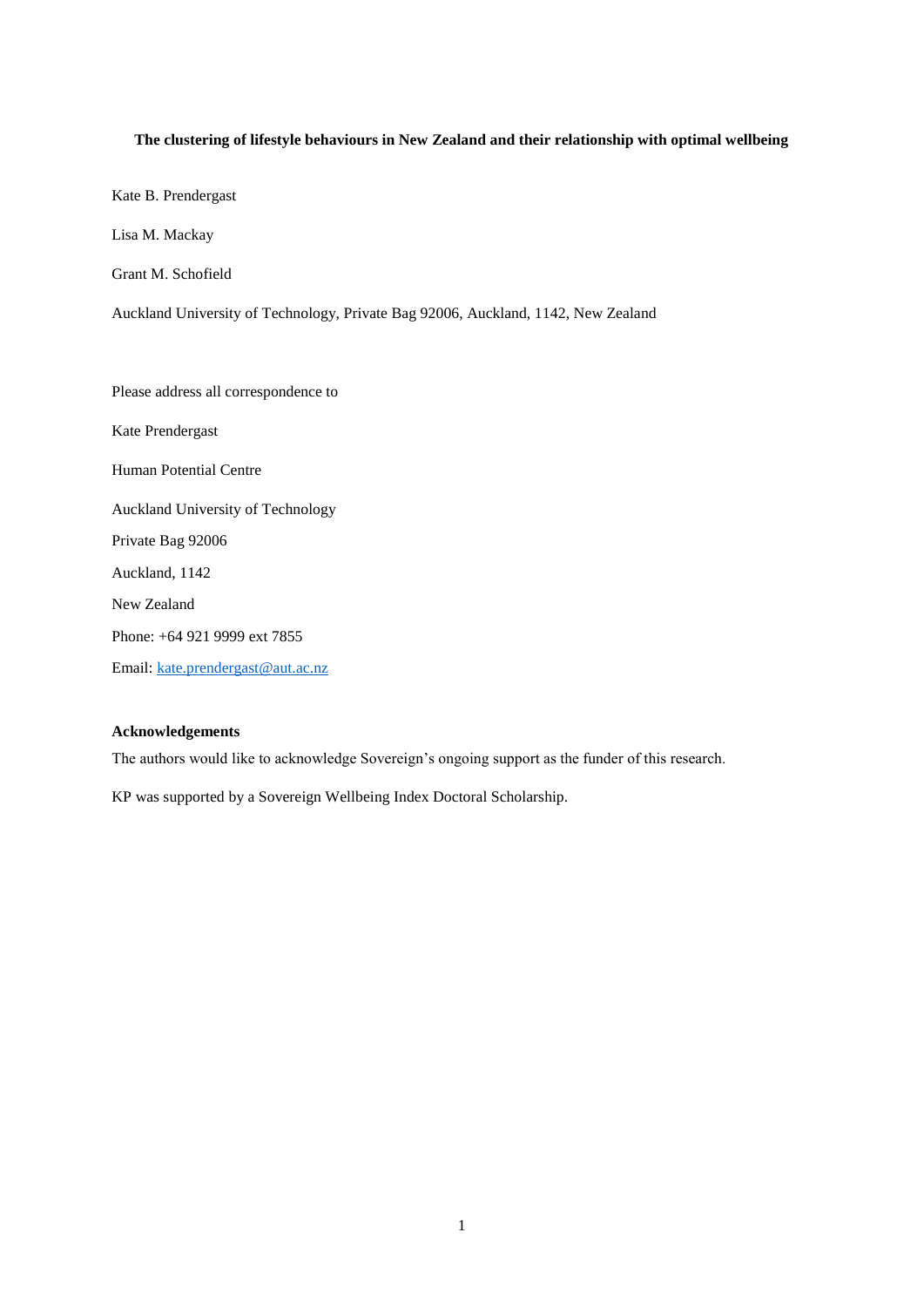### **Abstract**

**Purpose.** The purpose of this research was to determine (1) associations between multiple lifestyle behaviours and optimal wellbeing and (2) the extent to which five lifestyle behaviours—sleep, physical activity, sedentary behaviour, sugary drink consumption, and fruit and vegetable intake—cluster in a national sample.

**Methods.** A national sample of New Zealand adults participated in a web-based wellbeing survey. Five lifestyle behaviours—sleep, physical activity, sedentary behaviour, sugary drink consumption, and fruit and vegetable intake—were dichotomised into healthy (meets recommendations) and unhealthy (does not meet recommendations) categories. Optimal wellbeing was calculated using a multi-dimensional flourishing scale and binary logistic regression analysis was used to calculate the relationship between multiple healthy behaviours and optimal wellbeing. Clustering was examined by comparing the observed and expected prevalence rates (O/E) of healthy and unhealthy two-, three-, four-, and five-behaviour combinations.

**Results.** Data from 9,425 participants show those engaging in 4-5 healthy behaviours (23%) were 4.7 (95% confidence interval (CI) 3.8-5.7) times more likely to achieve optimal wellbeing compared to those engaging in 0-1 healthy behaviour (21%). Clustering was observed for healthy (5%, O/E 2.0, 95% CI 1.8-2.2) and unhealthy (5%, O/E 2.1, 95% CI 1.9-2.3) five-behaviour combinations and for four- and three- behaviour combinations. At the two-behaviour level healthy fruit and vegetable intake clustered with all behaviours, except sleep which did not cluster with any behaviour.

**Conclusions**. Multiple lifestyle behaviours were positively associated with optimal wellbeing. The results show lifestyle behaviours cluster providing support for multiple behaviour lifestyle-based interventions for optimising wellbeing.

# **Keywords**

Lifestyle behaviours, wellbeing, positive health, flourishing

# **Introduction**

Positive health is an emerging paradigm where health is considered beyond the absence of disease [1-3]. Within this paradigm optimal wellbeing, or flourishing as it is also referred, epitomises positive health. Optimal wellbeing has been operationalised as a multi-dimensional construct incorporating measures of feeling good (e.g. positive emotion, vitality, and resilience) and functioning well (e.g. engagement, competence, and meaning) [4]. Recent epidemiological evidence shows the prevalence of optimal wellbeing in New Zealand is low, with 75% of the population failing to achieve optimal wellbeing [5]. Similar, low levels of optimal wellbeing have been reported in many European countries [4]. It is evident from these findings that identifying and promoting behaviours associated with increased wellbeing is warranted.

Walsh [6] argues health professionals have significantly underestimated the importance of lifestyle behaviours for mental health. There is now plausible evidence to indicate individual healthy lifestyle behaviours are associated with optimal wellbeing [5, 7]. Furthermore, findings from a recent study show those who engage in fewer health risk behaviours were more likely to be satisfied with their lives [3]. However, it is currently unknown whether a similar positive association occurs between engaging in multiple healthy lifestyle behaviours and optimal wellbeing. As well as understanding the relationship between multiple behaviours and optimal wellbeing, examining the distribution of these behaviours within the population would be useful for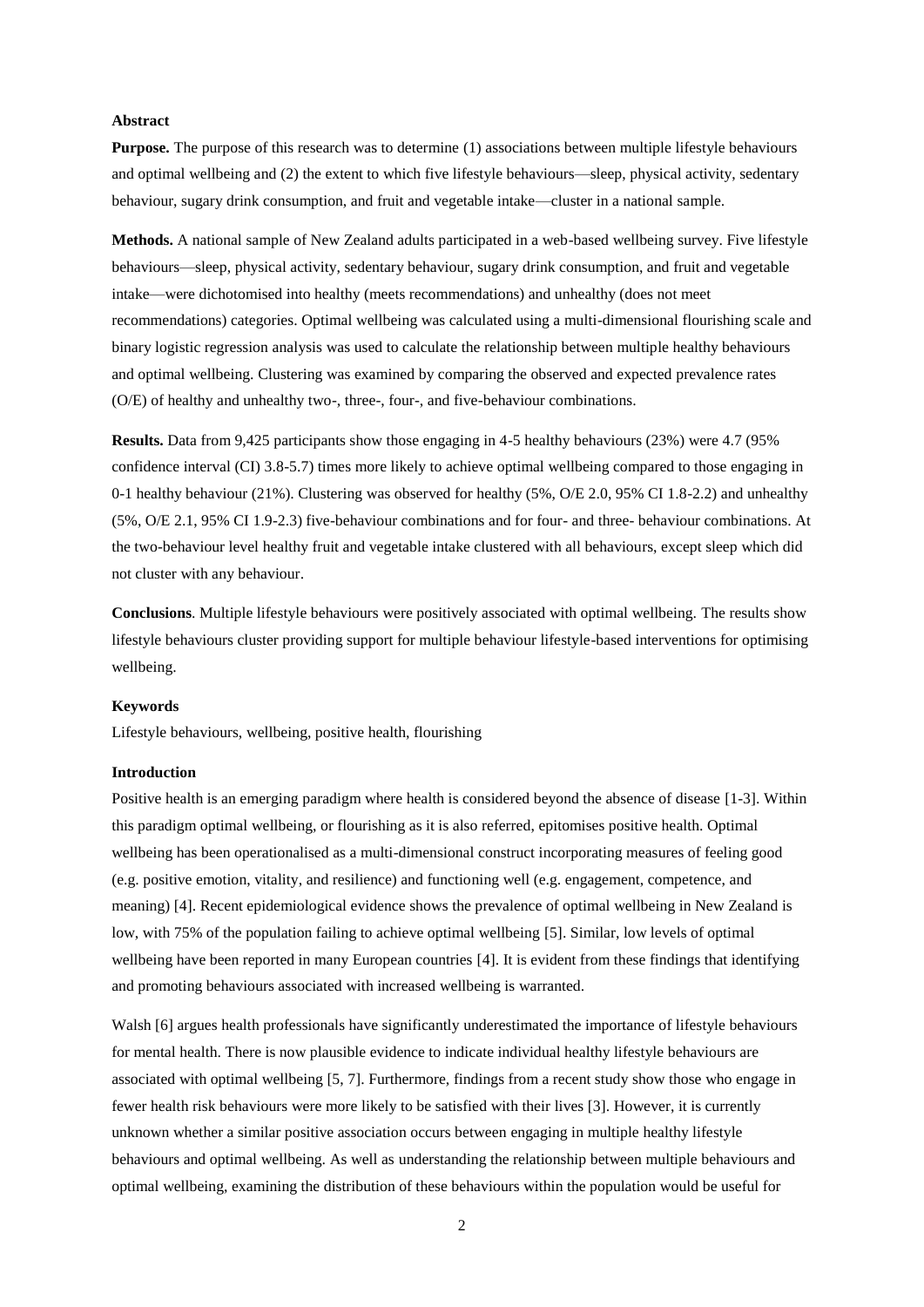intervention planning [8]. If lifestyle behaviours cluster, interventions targeting multiple lifestyle behaviours may be more efficient and cost effective than promoting lifestyle behaviours in isolation [9].

Clustering can be used to examine whether lifestyle behaviours co-occur or occur independently in a population [10]. In previous studies, between three and five lifestyle behaviours have been dichotomised into healthy (e.g. meets physical activity recommendations) and unhealthy (does not meet physical activity recommendations) behaviours and the clustering of healthy and unhealthy behaviour combinations have been explored [10-13]. Whilst there is now increasing international research in this area, evidence on the clustering of lifestyle behaviours in New Zealand is limited and the findings mixed [12, 13]. Tobias et al. [12], for example, examined the clustering of four lifestyle behaviours—physical activity, fruit and vegetable intake, alcohol, and smoking in a sample of 10,241 New Zealand adults with no history of cardiovascular disease or cancer. The authors found unhealthy lifestyle behaviours clustered together; however healthy lifestyle behaviours clustered to a lesser degree. In a more recent study, Williden et al. [13] examined the clustering of body mass index and two lifestyle behaviours—physical activity and fruit and vegetable consumption—in a sample of 1,296 whitecollared employees. In contrast to Tobias et al.'s [12] results, no evidence was found to support the clustering of healthy or unhealthy lifestyle behaviours [13]. These contrasting findings indicate further research is needed to develop a more comprehensive understanding of the distribution of lifestyle behaviours in New Zealand.

The selection of lifestyle behaviours has varied in both the international [8, 14-17] and national [12, 13] clustering literature. Nonetheless, most of the lifestyle behaviours investigated in these studies were chosen due to their explicit associations with chronic disease (e.g. lack of physical activity, inadequate fruit and vegetable intake, alcohol consumption, and smoking) [8, 12-17]. Few studies have, however, explored the clustering of other lifestyle behaviours—including sedentary behaviour, sleep, or sugar consumption—which are not only associated with health [18-20] but also wellbeing [5, 21]. There is now substantial evidence to show sedentary behaviour, for example, is adversely associated with health [18] and wellbeing [5, 21]; independently of physical activity. Similarly, inverse associations between sugar consumption and health [20] and wellbeing [5] have been documented in the literature. Understanding how lifestyle behaviours associated with health and wellbeing are dispersed across the population would be useful for informing positive health interventions. The aims of this study are two-fold: (1) To advance the literature by determining the association between multiple lifestyle behaviours and optimal wellbeing; and (2) To extend beyond conventional behaviours to determine the extent to which behaviours—including sleep, physical activity, sedentary behaviour, sugary drink consumption, and fruit and vegetable intake—cluster in a national sample of New Zealand adults. Findings from this research will be used to inform lifestyle-based interventions targeting behaviours for optimal wellbeing.

### **Methods**

#### **Study design**

Data were drawn from the Sovereign Wellbeing Index (Round 1), a cross-sectional study of wellbeing in New Zealand which has been described in detail elsewhere [5, 22]. Ethical approval to conduct the study was granted by the Auckland University of Technology Ethics Committee (AUTEC 12/201).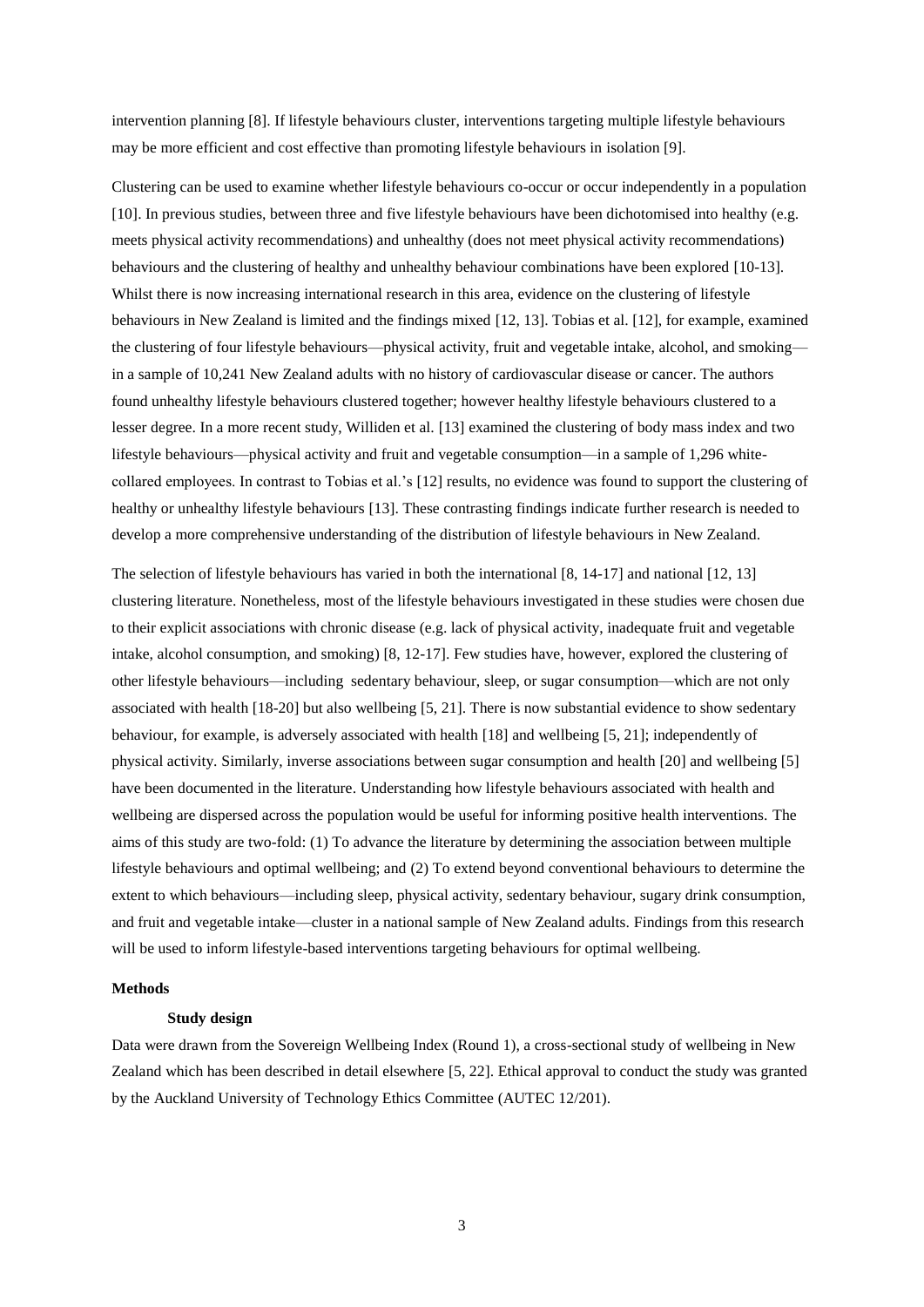### **Participants**

Participants were recruited from the largest commercial database in New Zealand. A total of 38,439 New Zealand adults (aged over 18 years) were invited via email to participate in a web-based wellbeing survey. The web-based survey utilised a point and click interface and included 134 questions on wellbeing, health and lifestyle, and socio-demographics. Data were collected between September 2012 and October 2012. All participants provided informed consent prior to entering the survey.

#### **Measures**

Measures specific to the current study only are described in detail below.

### *Lifestyle behaviours*

Five lifestyle behaviours were selected for inclusion in this study; sleep, physical activity, sedentary behaviour, sugary drink consumption, and fruit and vegetable intake. Each lifestyle behaviour was dichotomised into healthy and unhealthy categories.

Sleep was measured using a single-item *(How much of the time during the past week did you experience restless sleep?)* drawn from the European Social Survey (Round 6) [23]. Similar to previous research, responses were dichotomised into healthy (experiencing restless sleep none/almost none of the time or some of the time) and unhealthy (experiencing restless sleep most or all/almost all of the time) categories [24, 25].

Physical activity and sedentary behaviour were measured using the Lifestyle Physical Activity and Sedentary Scale, an original scale developed for the Sovereign Wellbeing Index [26]. Physical activity was assessed using six items which took into account; lifestyle physical activity, active transport, and purposeful exercise. Responses were used to profile individuals' physical activity as very low, low, moderate, or high. Very low and low physical activity profiles were classified as unhealthy (i.e. falling substantially below or doing some activity but unlikely to be meeting the Ministry of Health's guidelines for physical activity); while moderate and high physical activity profiles were classified as healthy (i.e. meeting or exceeding the Ministry of Health's guidelines for physical activity) [27].

Sedentary scores were calculated using a single-item sitting question (*How much of the time during the past week did you spend sitting?*) from the Lifestyle Physical Activity and Sedentary Scale [5, 26]. Based on their responses, participants were classified as having very low (none/almost none of the time), low (a little of the time), moderate (some of the time), or high (most or all/almost all of the time) sedentary levels. There are currently no standardised thresholds for classifying unhealthy and healthy levels of sedentary behaviour. The following dichotomies were, therefore, utilised for this study: low and very low sedentary levels were classified as healthy; moderate and high sedentary levels were classified as unhealthy.

Sugary drink consumption was used as a proxy for sugar intake and was assessed using a single-item question *(How often during the past week did you drink sugary beverages?)* [28]. Respondents were instructed to include all energy drinks, carbonated drinks (i.e., fizzy drinks), fruit juice, and cordial (diet drinks were excluded). Current Ministry of Health guidelines were used to classify sugary drink consumption as healthy  $\left($  < 1 time/week) and unhealthy  $(≥ 1$  time/week) [27].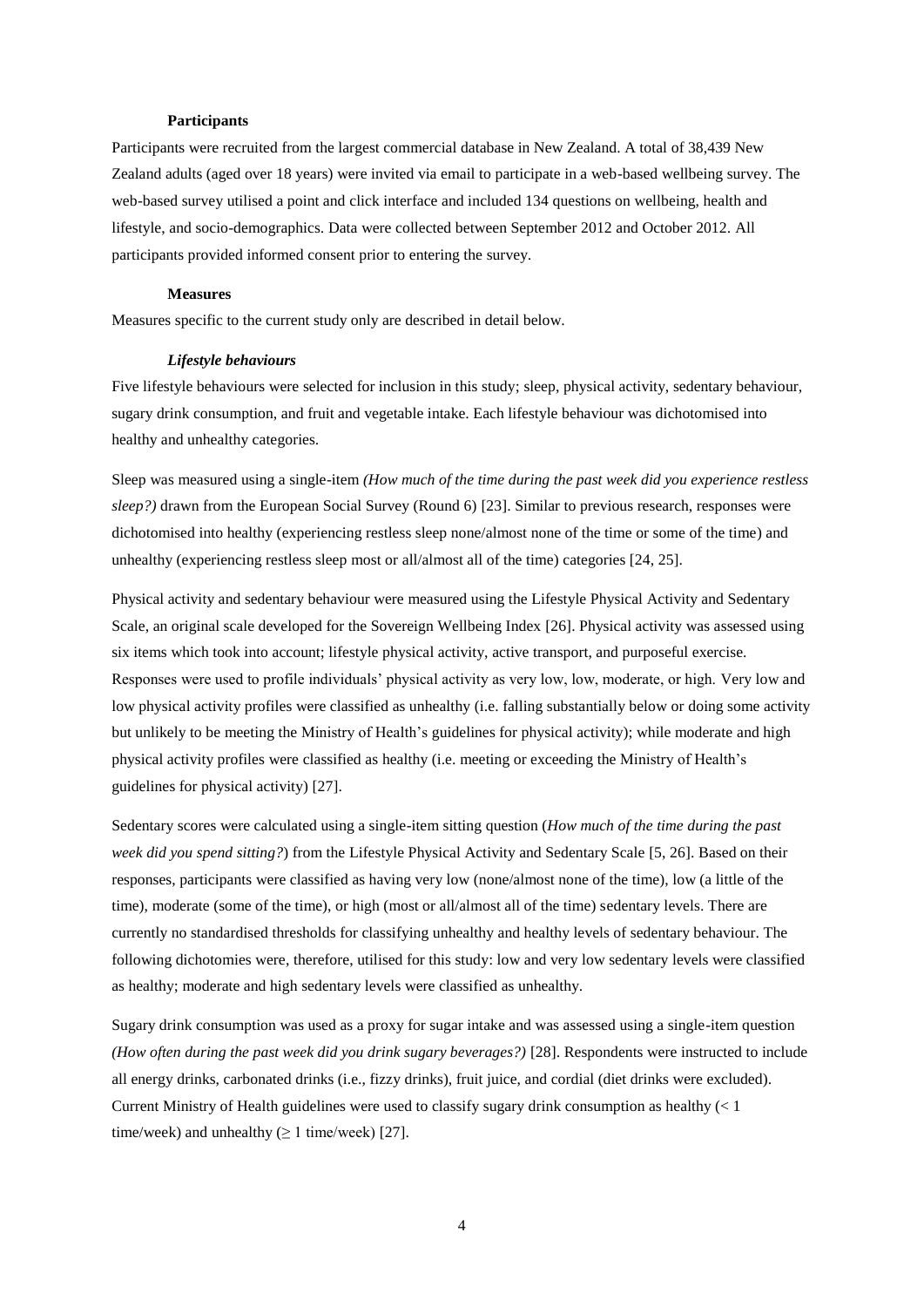Fruit and vegetable intake were measured using two questions drawn from the New Zealand Health Survey [28]. The questions asked participants to report on average how many servings of fruit and vegetables they had each day over the past week. Current Ministry of Health guidelines were used to classify fruit and vegetable intake as healthy ( $\geq$  2 servings of fruit and  $\geq$  3 servings of vegetables) or unhealthy ( $\lt$  2 servings of fruit or  $\lt$  3 servings of vegetables) [29].

# *Optimal wellbeing*

Optimal wellbeing was treated as a binary variable and was calculated using a modified version of Huppert and So's flourishing scale [4, 30]. Ten items, originally drawn from the European Social Survey (Round 6) [31], were used to calculate optimal wellbeing. The ten items included measures of happiness, vitality, optimism, resilience, self-esteem, emotional stability engagement, meaning, optimism, and positive relationships [4]. These items combine both hedonic (feelings) and eudaimonic (functioning) aspects of wellbeing and were designed to mirror the internationally agreed criteria for depression and anxiety [4]. Items were rated on 4-point to 11-point Likert scales [30]. All items were phrased in a positive direction except for the item measuring resilience, which was reverse coded. Hone et al.'s [30] thresholds were used to calculate whether participants met the criteria for each item. Optimal wellbeing was determined as meeting the thresholds for positive emotion (happiness); and four out of five features of positive characteristics (vitality, optimism, resilience, self-esteem, emotional stability); and three out of four features of positive functioning (engagement, meaning, optimism, positive relationships) [30].

#### **Data analysis**

*Multiple lifestyle behaviours and optimal wellbeing.* Firstly, the prevalence of healthy and unhealthy dichotomies were calculated for each lifestyle behaviour. To determine whether engaging in multiple healthy lifestyle behaviours was associated with optimal wellbeing, the prevalence rates of the sample engaging in 0-5 healthy lifestyle behaviours were calculated. Binary logistic regression analyses (IBM SPSS Statistics version 19 for Windows) were used to calculate crude and adjusted (age, gender, ethnicity, and household income) odds ratios and 95% confidence intervals (CI) for being in the optimal wellbeing group. The alpha was set at  $p<0.05$ to determine statistical significance.

*Clustering.* Clustering ratios (observed prevalence/expected prevalence), 95% CIs, and the prevalence of optimal wellbeing were calculated for all possible two-, three-, four-, and five-healthy and unhealthy behaviour combinations. The observed prevalence was calculated as the proportion of the sample in each behaviour combination examined in this study. The expected prevalence was calculated by multiplying the observed prevalence of the individual behaviours together (e.g. healthy sleep\*healthy physical activity) [13]. These clustering ratios were used to determine whether lifestyle behaviours clustered or occurred independently in the sample. Ratios >1 indicated clustering (i.e. the observed prevalence is higher than the expected prevalence); ratios <1 indicated that the behaviours occurred independently [12, 32].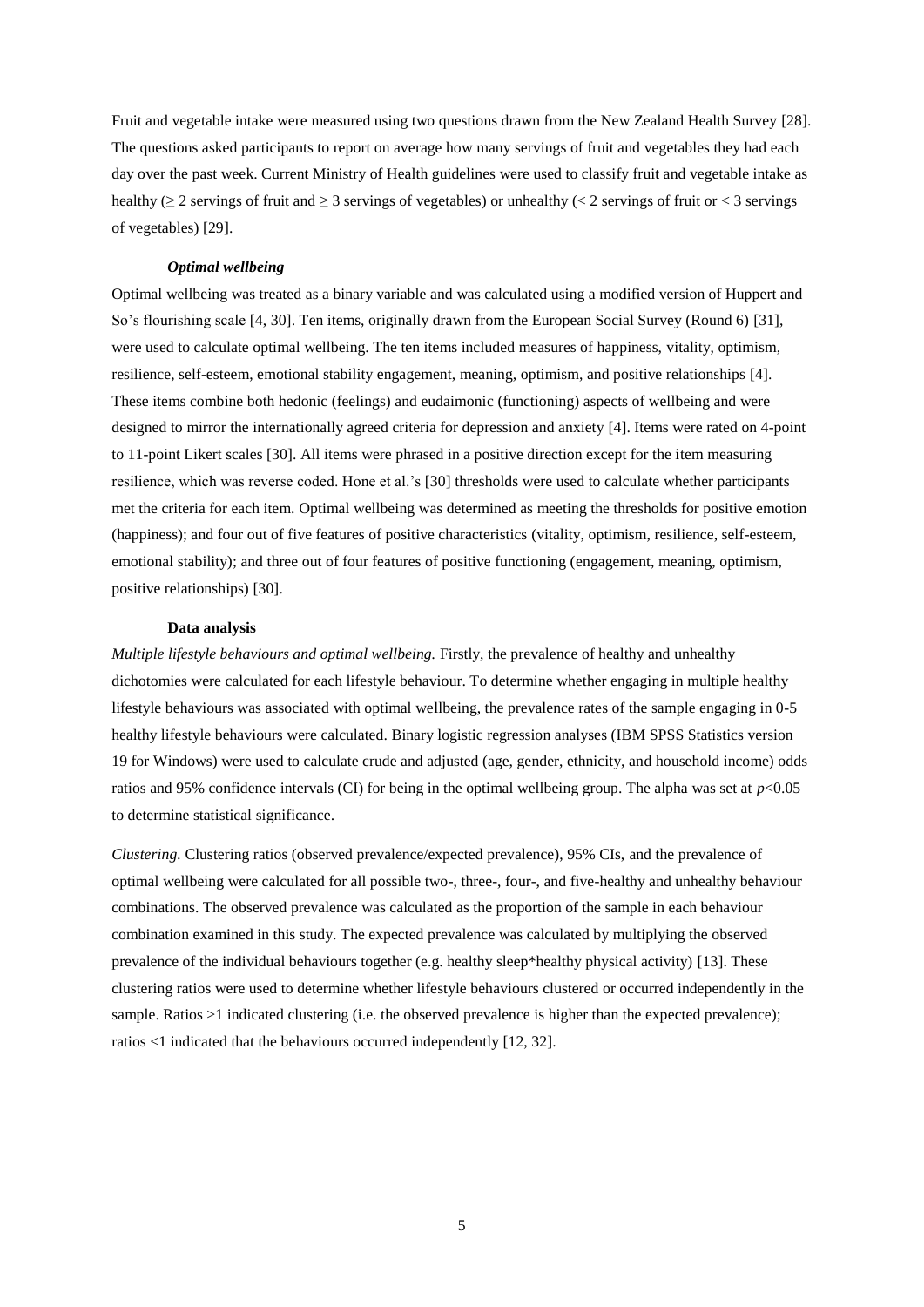#### **Results**

# **Participant characteristics**

In total, 9,962 New Zealand adults completed the survey. Participants were excluded from analysis if they were missing data from any of the five lifestyle behaviours (5%; n=537). Thus, valid data were available from 9,425 (47% male) participants. Table 1 provides a summary of the participant characteristics.

|                 | $\mathbf n$ | $\frac{6}{9}$ |                         | $\mathbf n$ | $\frac{0}{0}$ |  |
|-----------------|-------------|---------------|-------------------------|-------------|---------------|--|
|                 |             |               | <b>Household income</b> |             |               |  |
| Gender          |             |               | tertile                 |             |               |  |
| Male            | 4415        | 47            | $\leq$ \$40,000         | 2351        | 25            |  |
| Female          | 4993        | 53            | \$40,001 - \$90,000     | 2523        | 27            |  |
| Missing         | 17          | 0.2           | $\geq$ \$90,001         | 2204        | 23            |  |
|                 |             |               | Missing                 | 2347        | 25            |  |
| Age             |             |               | <b>Ethnicity</b>        |             |               |  |
| $<$ 40 years    | 3513        | 37            | European/other          | 7045        | 75            |  |
| 40 - 59 years   | 2740        | 29            | Asian                   | 987         | 11            |  |
| $\geq 60$ years | 1895        | 20            | Maori/Pacific           | 1222        | 13            |  |
| <b>Missing</b>  | 1277        | 14            | Missing                 | 171         | 2             |  |

| Table 1. Participant characteristics (n=9,425) |
|------------------------------------------------|
|------------------------------------------------|

# **Prevalence of individual behaviours**

Of the total sample, 69% experienced healthy sleep, 58% had healthy levels of physical activity, 60% had healthy sedentary levels, 43% had a healthy consumption of sugary drinks, and 25% had a healthy fruit and vegetable intake.

### **Multiple lifestyle behaviours and optimal wellbeing**

Overall, 5% of the sample reported not engaging in any healthy lifestyle behaviours and 5% reported engaging in all five healthy lifestyle behaviours over the past week (Figure 1).





Optimal wellbeing data were available for 9,235 participants. In total, 24% of the sample met the criteria for optimal wellbeing. Table 2 shows the prevalence of optimal wellbeing and the likelihood of being in the optimal wellbeing group based on the number of healthy lifestyle behaviours endorsed. The adjusted odds ratios show that those engaging in four or five healthy lifestyle behaviours were 4.7 (95% CI 3.8-5.7) times more likely to fall into the optimal wellbeing group compared to those engaging in 0-1 healthy lifestyle behaviours.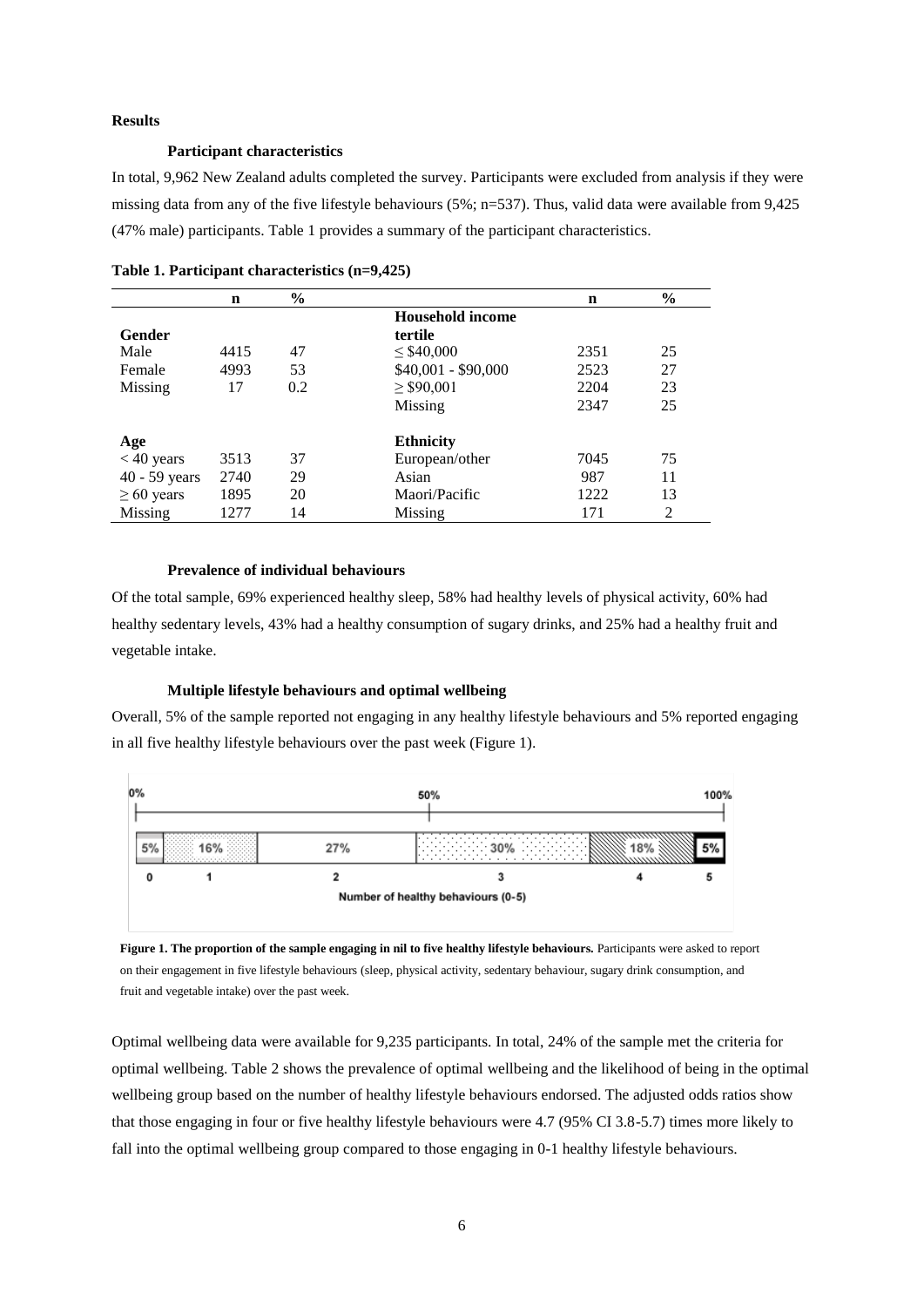|                            | Non-optimal<br>wellbeing    | Optimal<br>wellbeing | Crude odds<br>ratio      | Adjusted <sup>2</sup> odds<br>ratio |
|----------------------------|-----------------------------|----------------------|--------------------------|-------------------------------------|
|                            | $n\left(\frac{0}{0}\right)$ | $\mathbf{n}(\%)$     | $(95\% \ \mathrm{CI}^1)$ | $(95\% \text{ CI})$                 |
| Total                      | 6979 (76)                   | 2256(24)             |                          |                                     |
| $0-1$ healthy behaviour(s) | 1697 (89)                   | 213(11)              | Reference                | Reference                           |
| 2-3 healthy behaviours     | 4024 (77)                   | 1177(23)             | $2.3(2.0-2.7)$           | $2.2(1.8-2.7)$                      |
| 4-5 healthy behaviours     | 1258 (59)                   | 866 (41)             | $5.5(4.6-6.5)$           | $4.7(3.8-5.7)$                      |
|                            |                             |                      |                          |                                     |

**Table 2. Prevalence and likelihood of being in the optimal wellbeing group based on the number of healthy lifestyle behaviours endorsed (n=9,235).**

**<sup>1</sup>**Confidence interval

**<sup>2</sup>**Adjusted for age, gender, ethnicity, and household income

### **Clustering**

Tables 3 and 4 show the clustering ratios, 95% CIs, and the prevalence of optimal wellbeing for two-, three-, four-, and five-lifestyle behaviour combination patterns.

*Five-behaviour combinations*. Clustering—indicated by a ratio >1.0—was observed for both the healthy and unhealthy five-behaviour combinations. The observed prevalence of having all five healthy (cluster ratio 2.0, 95% CI 1.8-2.2) or unhealthy (cluster ratio 2.1, 95% CI 1.9-2.3) behaviours was higher than could have been expected on the basis of the individual probabilities of the five behaviours alone. In total, 47% (95% CI 43-51) of people who met the guidelines for all five healthy behaviours were classified as having optimal levels of wellbeing. Conversely, 6% (95% CI 4-8) of the unhealthy group were classified as having optimal levels of wellbeing.

*Four-behaviour combinations.* Clustering was observed in all four-behaviour combinations. The greatest degree of clustering was observed between the healthy combination of sleep, physical activity, sedentary behaviour, and fruit and vegetable intake (2.1, 95% CI 2.0-2.3). In total, 10% of the sample met these four healthy behaviours and the prevalence of optimal wellbeing within this group was 44% (95% CI 40-47). Of the unhealthy behaviour combinations, the greatest degree of clustering was observed between sleep, physical activity, sedentary behaviour, and sugary drinks (1.8, 95% CI 1.6-1.9). For this group, the prevalence of optimal wellbeing was 6% (95% CI 4-8%).

*Three-behaviour combinations.* A degree of clustering was observed between all three-behaviour combinations; except the healthy combination of sleep, physical activity, and sugary drinks (1.1, 95% CI 1.0-1.1). Of the healthy behaviour combinations, the greatest degree of clustering was observed between physical activity, sedentary behaviour, and fruit and vegetable intake (1.4, 95% CI 1.3-1.5) and between physical activity, sugary drinks, and fruit and vegetable intake (1.4, 95% CI 1.3-1.4). For the unhealthy behaviours physical activity, sedentary behaviour, and sugary drink consumption (1.5, 95% CI 1.4-1.6); and physical activity, sedentary behaviour, and fruit and vegetable intake (1.5, 95% CI 1.4-1.6) showed the greatest degree of clustering.

*Two-behaviour combinations.* Most of the healthy and unhealthy two-behaviour patterns showed a degree of clustering. For the healthy lifestyle behaviours the greatest degree of clustering was observed between physical activity and sedentary behaviour (1.2, 95% CI 1.1-1.2); and between sugary drink consumption and fruit and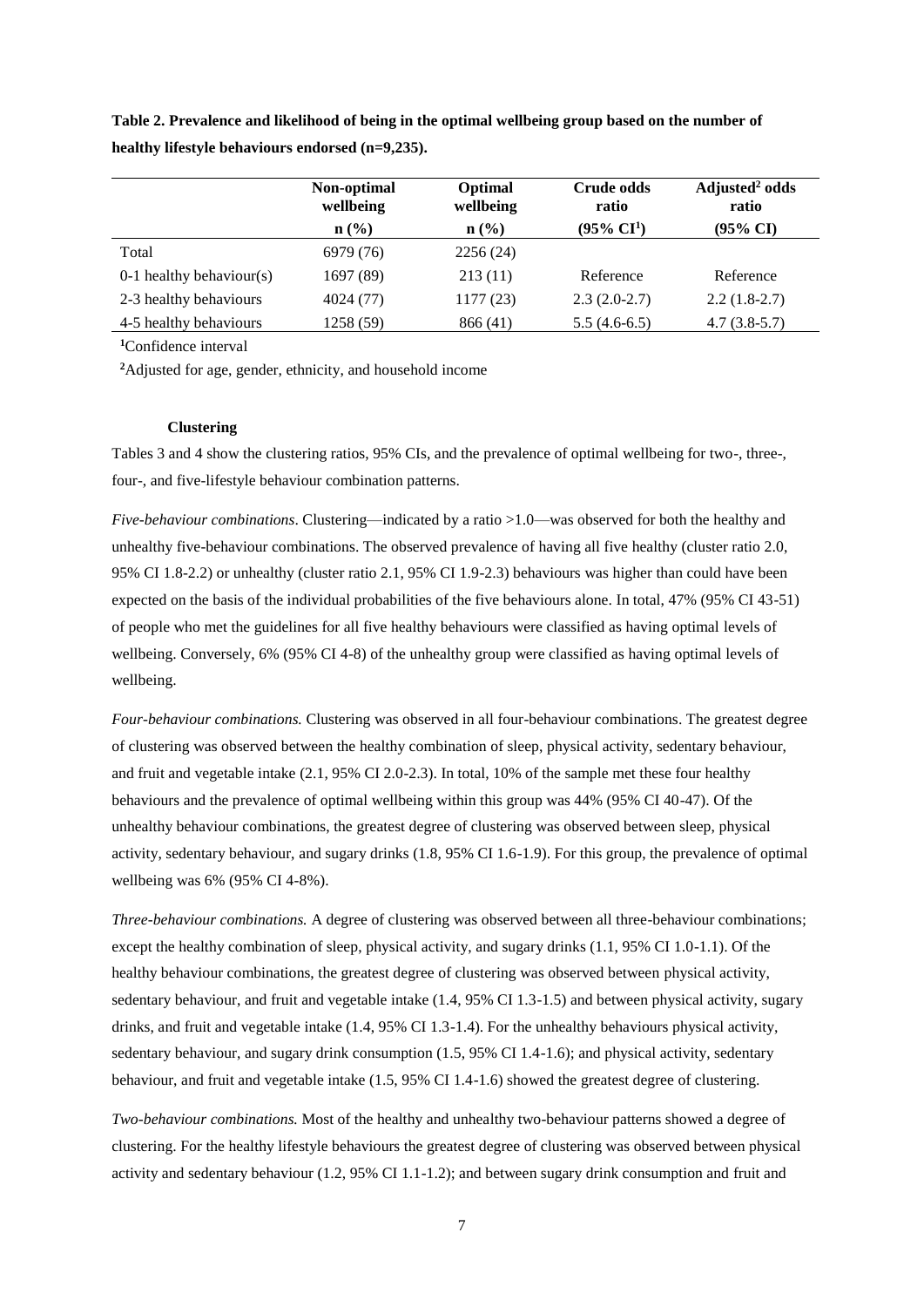vegetable intake (1.2, 95% CI 1.1-1.2). A healthy fruit and vegetable consumption clustered with all behaviours (physical activity, sedentary behaviour, and sugary drinks), except sleep. For the unhealthy lifestyle behaviours only physical activity and sedentary behaviour clustered (1.4, 95% CI 1.3-1.4). At the two-behaviour level, sleep did not cluster with any other behaviour.

In summary, the greatest degree of clustering was observed between the healthy combination of sleep, physical activity, sedentary behaviour, and fruit and vegetable intake and the unhealthy combination of sleep, physical activity, sedentary behaviour, sugar drinks, and fruit and vegetable intake. The prevalence of optimal wellbeing was higher in the healthy behaviour combinations compared to the unhealthy behaviour combinations.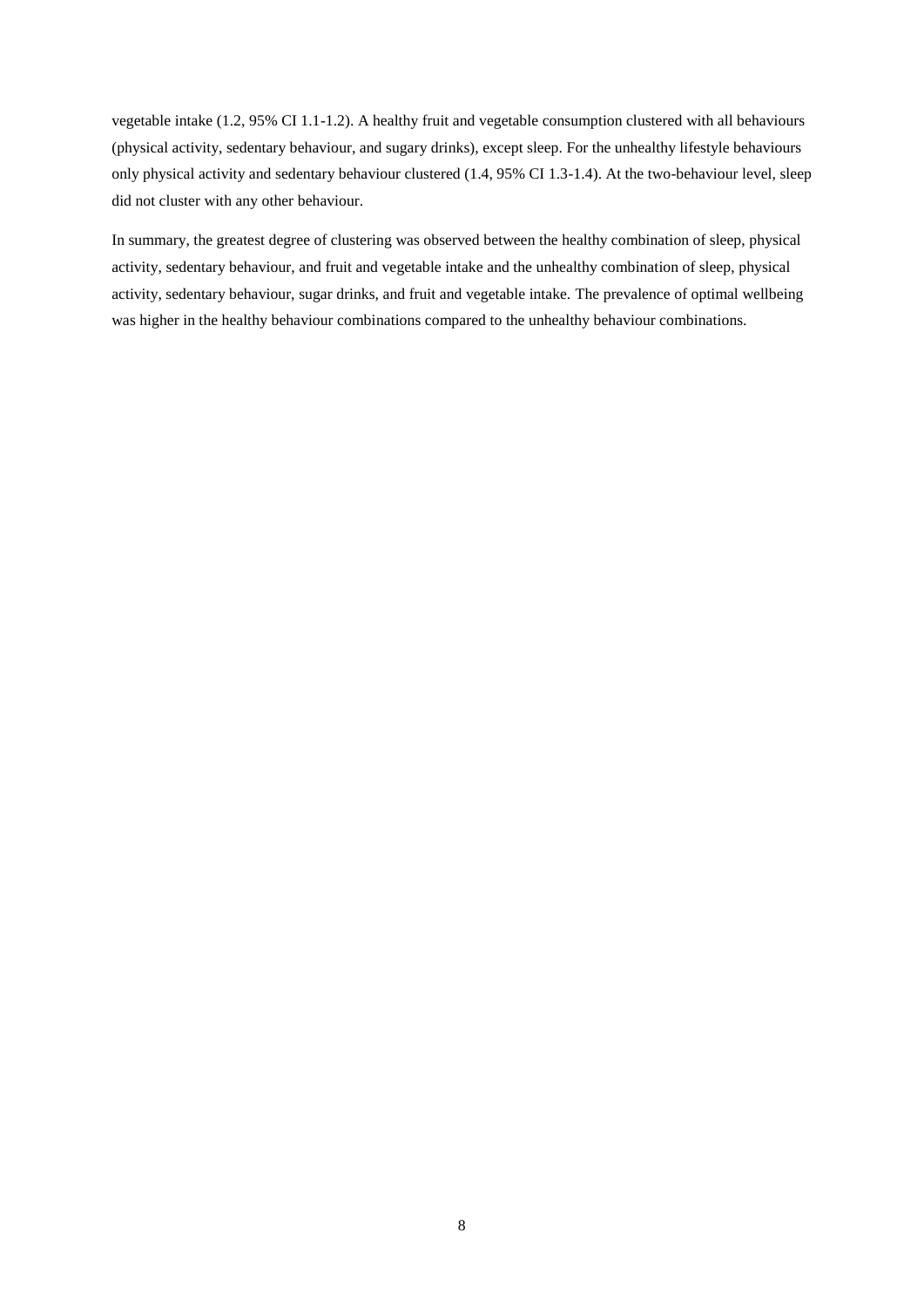**Table 3. Prevalence of combinations of healthy lifestyle behaviours**

|                                     | <b>Observed</b> |               | <b>Expected</b> | <b>Cluster</b><br>ratio<br>$O/E^1$ (95% | Optimal<br>wellbeing |  |
|-------------------------------------|-----------------|---------------|-----------------|-----------------------------------------|----------------------|--|
|                                     | n               | $\frac{0}{0}$ | $\frac{1}{2}$   | $\mathbf{C}$                            | % (95% CI)           |  |
| <b>Individual behaviours</b>        |                 |               |                 |                                         |                      |  |
| Sleep                               | 6526            | 69            |                 |                                         | $31(29-32)$          |  |
| Physical activity (PA)              | 5436            | 58            |                 |                                         | $29(27-30)$          |  |
| Sedentary behaviour (SB)            | 5635            | 60            |                 |                                         | $29(27-30)$          |  |
| Sugary drinks                       | 4080            | 43            |                 |                                         | $29(28-30)$          |  |
| Fruit and vegetables (FV)           | 2389            | 25            |                 |                                         | $33(31-35)$          |  |
| <b>Two-behaviour combinations</b>   |                 |               |                 |                                         |                      |  |
| Sleep*PA                            | 3868            | 41            | 40              | $1.0(1.0-1.1)$                          | $35(34-37)$          |  |
| Sleep*SB                            | 4026            | 43            | 41              | $1.0(1.0-1.1)$                          | 35 (34-37)           |  |
| Sleep*Sugary drinks                 | 2923            | 31            | 30              | $1.0(1.0-1.1)$                          | 36 (34-37)           |  |
| Sleep*FV                            | 1791            | 19            | 18              | $1.1(1.0-1.1)$                          | $39(37-41)$          |  |
| PA*SB                               | 3849            | 41            | 34              | $1.2(1.1-1.2)$                          | $31(30-33)$          |  |
| PA*Sugary drinks                    | 2390            | 25            | 25              | $1.0(1.0-1.1)$                          | $33(32-35)$          |  |
| PA*FV                               | 1572            | 17            | 15              | $1.1(1.1-1.2)$                          | 36 (34-39)           |  |
| SB*Sugary drinks                    | 2578            | 27            | 26              | $1.1(1.0-1.1)$                          | $33(31-35)$          |  |
| SB*FV                               | 1602            | 17            | 15              | $1.1(1.1-1.2)$                          | 37 (34-39)           |  |
| Sugary drinks*FV                    | 1220            | 13            | 11              | $1.2(1.1-1.2)$                          | $37(34-40)$          |  |
| <b>Three-behaviour combinations</b> |                 |               |                 |                                         |                      |  |
| Sleep*PA*SB                         | 2761            | 29            | 24              | $1.2(1.2-1.3)$                          | 38 (36-40)           |  |
| Sleep*PA*Sugary drinks              | 1775            | 19            | 17              | $1.1(1.0-1.1)$                          | 40 (38-42)           |  |
| Sleep*PA*FV                         | 1201            | 13            | 10              | $1.3(1.2-1.3)$                          | 41 (39-44)           |  |
| Sleep*SB*Sugary drinks              | 1916            | 20            | 18              | $1.1(1.1-1.2)$                          | 40 (38-42)           |  |
| Sleep*SB*FV                         | 1245            | 13            | 10              | $1.3(1.2-1.3)$                          | 42 (39-45)           |  |
| Sleep*Sugary drinks*FV              | 945             | 10            | 8               | $1.3(1.2-1.4)$                          | 43 (40-46)           |  |
| PA*SB*Sugary drinks                 | 1738            | 18            | 15              | $1.2(1.2-1.3)$                          | 36 (34-38)           |  |
| PA*SB*FV                            | 1169            | 12            | 9               | $1.4(1.3-1.5)$                          | 39 (36-41)           |  |
| PA*Sugary drinks*FV                 | 806             | 9             | 6               | $1.4(1.3-1.4)$                          | $40(37-44)$          |  |
| SB*Sugary drinks*FV                 | 830             | 9             | $\tau$          | $1.3(1.3-1.4)$                          | 41 (38-45)           |  |
| <b>Four-behaviour combinations</b>  |                 |               |                 |                                         |                      |  |
| Sleep*PA*SB*Sugary drinks           | 1308            | 14            | 10              | $1.3(1.3-1.4)$                          | $42(40-45)$          |  |
| Sleep*PA*SB*FV                      | 911             | 10            | 5               | $2.1(2.0-2.3)$                          | 44 (40-47)           |  |
| Sleep*PA*Sugary drinks*FV           | 643             | $\tau$        | $\overline{4}$  | $1.6(1.4-1.7)$                          | 45 (41-49)           |  |
| Sleep*SB*Sugary drinks*FV           | 669             | $\tau$        | $\sqrt{5}$      | $1.6(1.4-1.7)$                          | $46(42-50)$          |  |
| PA*SB*Sugary drinks*FV              | 608             | 6             | $\overline{4}$  | $1.7(1.6-1.8)$                          | 43 (39-47)           |  |
| <b>Five-behaviour combination</b>   |                 |               |                 |                                         |                      |  |
| Sleep*PA*SB*Sugary drinks*FV        | 495             | $\sqrt{5}$    | 3               | $2.0(1.8-2.2)$                          | 47 (43-51)           |  |

**1**Observed prevalence/expected prevalence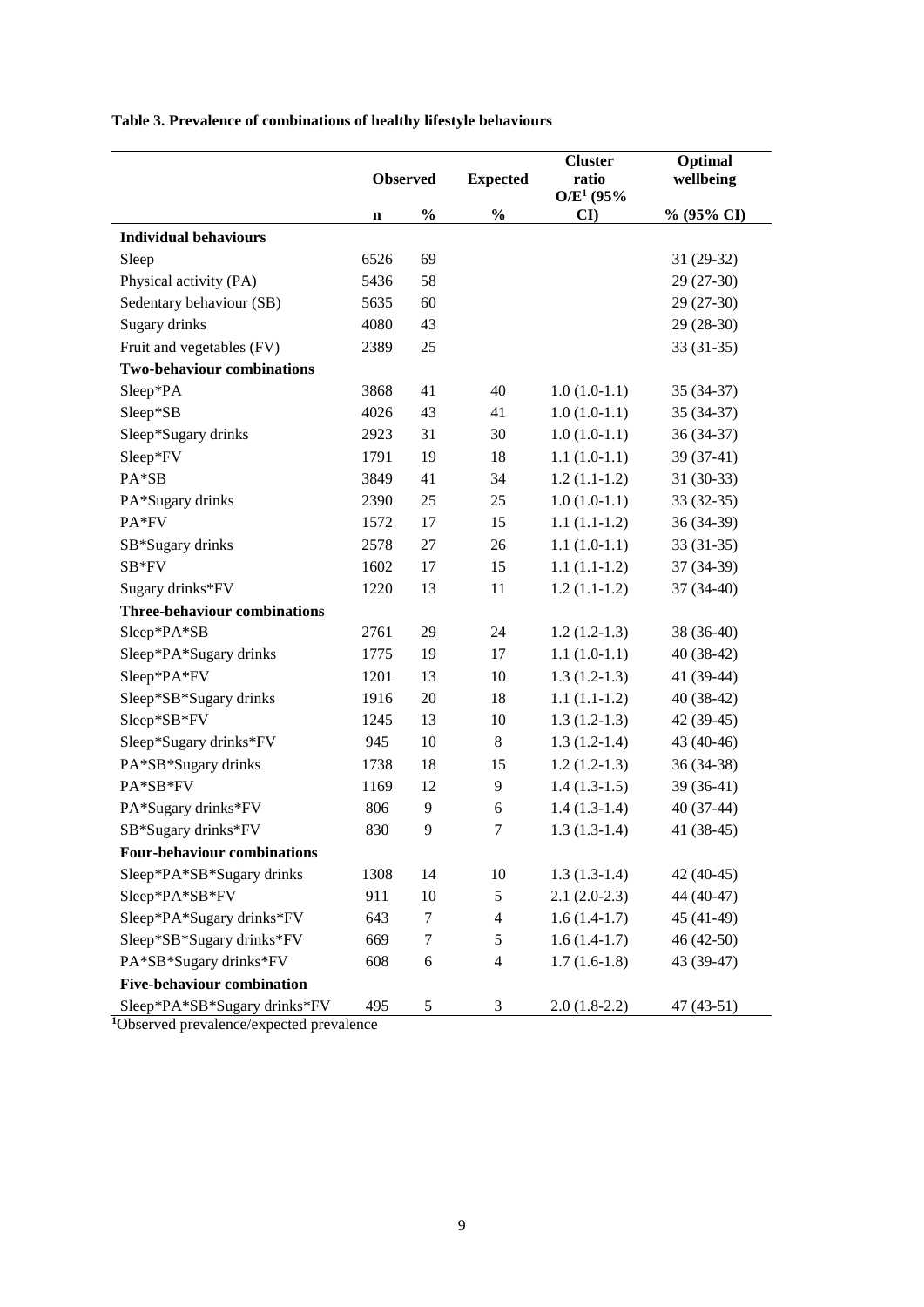**Table 4. Prevalence of combinations of unhealthy lifestyle behaviours**

|                                                         | <b>Observed</b> |               | <b>Expected</b> | <b>Cluster</b><br>ratio<br>$O/E^1$ (95% | Optimal<br>wellbeing |
|---------------------------------------------------------|-----------------|---------------|-----------------|-----------------------------------------|----------------------|
|                                                         | n               | $\frac{0}{0}$ | $\frac{0}{0}$   | $\mathbf{C}\mathbf{I}$                  | % (95% CI)           |
| <b>Individual behaviours</b>                            |                 |               |                 |                                         |                      |
| Sleep                                                   | 2899            | 31            |                 |                                         | $11(9-12)$           |
| Physical activity (PA)                                  | 3989            | 42            |                 |                                         | 19 (17-20)           |
| Sedentary behaviour (SB)                                | 3790            | 40            |                 |                                         | $18(17-20)$          |
| Sugary drinks                                           | 5345            | 57            |                 |                                         | $21(20-22)$          |
| Fruit and vegetables (FV)                               | 7036            | 75            |                 |                                         | $21(21-22)$          |
| <b>Two-behaviour combinations</b>                       |                 |               |                 |                                         |                      |
| Sleep*PA                                                | 1331            | 14            | 13              | $1.1(1.0-1.1)$                          | $8(6-9)$             |
| Sleep*SB                                                | 1290            | 14            | 12              | $1.1(1.0-1.2)$                          | $9(7-10)$            |
| Sleep*Sugary drinks                                     | 1742            | 18            | 17              | $1.1(1.0-1.1)$                          | $10(8-11)$           |
| Sleep*FV                                                | 2301            | 24            | 23              | $1.1(1.0-1.1)$                          | $9(8-10)$            |
| PA*SB                                                   | 2203            | 23            | 17              | $1.4(1.3-1.4)$                          | $15(14-17)$          |
| PA*Sugary drinks                                        | 2299            | 24            | 24              | $1.0(1.0-1.1)$                          | $16(14-17)$          |
| PA*FV                                                   | 3172            | 34            | 32              | $1.1(1.0-1.1)$                          | $16(15-18)$          |
| SB*Sugary drinks                                        | 2288            | 24            | 23              | $1.1(1.0-1.1)$                          | $16(15-18)$          |
| SB*FV                                                   | 3003            | 32            | 30              | $1.1(1.0-1.1)$                          | $16(15-18)$          |
| Sugary drinks*FV                                        | 4176            | 44            | 42              | $1.0(1.0-1.1)$                          | 19 (18-20)           |
| Three-behaviour                                         |                 |               |                 |                                         |                      |
| combinations                                            |                 |               |                 |                                         |                      |
| Sleep*PA*SB                                             | 810             | 9             | 5               | $1.6(1.5-1.8)$                          | $7(5-9)$             |
| Sleep*PA*Sugary drinks                                  | 789             | $\,8\,$       | 7               | $1.1(1.1-1.2)$                          | $7(5-9)$             |
| Sleep*PA*FV                                             | 1104            | 12            | 10              | $1.2(1.1-1.3)$                          | $7(6-9)$             |
| Sleep*SB*Sugary drinks                                  | 795             | $\,8\,$       | 7               | $1.2(1.1-1.3)$                          | $8(6-10)$            |
| Sleep*SB*FV                                             | 1049            | 11            | 9               | $1.2(1.1-1.3)$                          | $8(6-10)$            |
| Sleep*Sugary drinks*FV                                  | 1419            | 15            | 13              | $1.2(1.1-1.2)$                          | $8(7-10)$            |
| PA*SB*Sugary drinks                                     | 1353            | 14            | 10              | $1.5(1.4-1.6)$                          | $13(12-15)$          |
| PA*SB*FV                                                | 1819            | 19            | 13              | $1.5(1.4-1.6)$                          | $14(12-15)$          |
| PA*Sugary drinks*FV                                     | 1896            | 20            | 18              | $1.1(1.1-1.2)$                          | $14(13-16)$          |
| SB*Sugary drinks*FV                                     | 1891            | $20\,$        | 17              | $1.2(1.1-1.2)$                          | $15(13-16)$          |
| <b>Four-behaviour combinations</b>                      |                 |               |                 |                                         |                      |
| Sleep*PA*SB*Sugary drinks                               | 500             | 5             | 3               | $1.8(1.6-1.9)$                          | $6(4-8)$             |
| Sleep*PA*SB*FV                                          | 682             | $\tau$        | 5               | $1.4(1.3-1.5)$                          | $7(5-9)$             |
| Sleep*PA*Sugary drinks*FV                               | 674             | 7             | 6               | $1.3(1.2-1.4)$                          | $7(5-9)$             |
| Sleep*SB*Sugary drinks*FV                               | 668             | 7             | 5               | $1.4(1.3-1.5)$                          | $7(5-9)$             |
| PA*SB*Sugary drinks*FV                                  | 1161            | 12            | $\tau$          | $1.7(1.6-1.8)$                          | $13(11-15)$          |
| <b>Five-behaviour combination</b><br>Sleep*PA*SB*Sugary |                 |               |                 |                                         |                      |
| drinks*FV                                               | 436             | 5             | 2               | $2.1(1.9-2.3)$                          | $6(4-8)$             |

**1**Observed prevalence/expected prevalence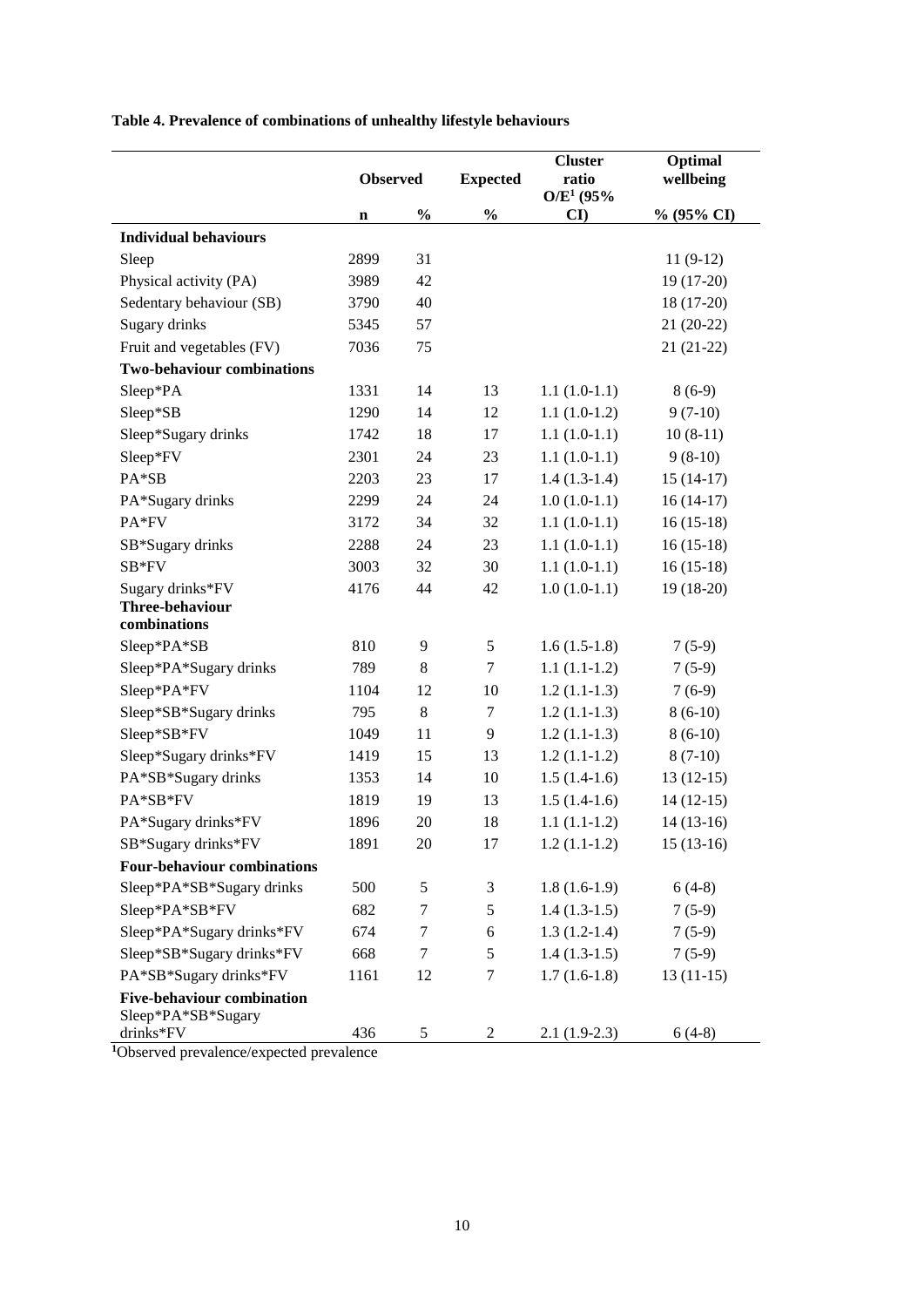### **Discussion**

The first aim of this study was to determine the association between multiple lifestyle behaviours and optimal wellbeing in a national sample of New Zealand adults. The results showed a positive association between the number of healthy lifestyle behaviours endorsed and the likelihood of achieving the criteria for optimal wellbeing. Those engaging in four or five healthy lifestyle behaviours were 4.7 (95% CI 3.8-5.7) times more likely to achieve the criteria for optimal wellbeing compared to those engaging in none or one healthy lifestyle behaviour. The second aim of this study was to investigate the extent to which five lifestyle behaviours—sleep, physical activity, sedentary behaviour, sugary drink consumption, and fruit and vegetable intake—clustered. In this study, clustering was observed for healthy and unhealthy five-, four- and three-behaviour combinations, though the extent to which the behaviours clustered varied. Evidence of clustering was less consistent for the two-behaviour combinations.

The findings from this study indicate engaging in multiple lifestyle behaviours may have a synergistic effect on optimal wellbeing. We show the likelihood of achieving optimal wellbeing increases with the number of healthy lifestyle behaviours endorsed. Nearly 50% of the group engaging in all five healthy behaviours met the criteria for optimal wellbeing, compared to just 6% of those engaging in no healthy lifestyle behaviours. Our results are consistent with previous research which has shown that engaging in fewer *health risk* behaviours is associated with increased satisfaction with life [3]. It was, therefore, concerning to find only 5% of the sample engaged in all five healthy lifestyle behaviours. Similar low prevalence rates (3-8%) for meeting multiple healthy lifestyle behaviours have been reported elsewhere [13, 14, 17].

Although causation cannot be inferred from our data, findings from intervention studies provide evidence to suggest improvements in isolated behaviours result in improved wellbeing outcomes [33]. Findings from a recent study, for example, show participation in a 4-week fitness programme had a significant and positive effect on satisfaction with life [33]. There is also emerging research to suggest the positive effect of multiple healthy lifestyle behaviours on optimal wellbeing is biologically plausible [34]. Engaging in healthy lifestyle behaviours enhances neuroplasticity by reducing inflammation and increasing the expression of brain-derived neurotrophic growth factor [35, 36]. Research shows neuroplasticity is essential for many of the dimensions underpinning optimal wellbeing such as creativity, exploration, and curiosity [7, 34]. Engaging in a combination of healthy behaviours which cause an overall reduction in inflammation and enhancement in brain-derived neurotrophic growth factor is, therefore, likely to have positive implications for wellbeing.

International research provides compelling evidence to support the clustering of lifestyle behaviours [16]. Previous studies show lifestyle behaviours cluster at both ends of the unhealthy-healthy spectrum, with more people than expected engaging in all unhealthy behaviours or all healthy behaviours [14, 16, 37]. Despite the inclusion of different lifestyle behaviours—including sugary drink consumption, sedentary behaviour, and sleep—the results of the current study are consistent with this international research showing clustering at both ends of the spectrum. Nonetheless, the results from the current study contrast previous national research which has provided little evidence to support the clustering of lifestyle behaviours in New Zealand [12, 13]. These differences may be attributed to the number and type of lifestyle behaviours included, the use of a homogenous sample [13], or the exclusion of people diagnosed with cardiovascular disease or cancer [12].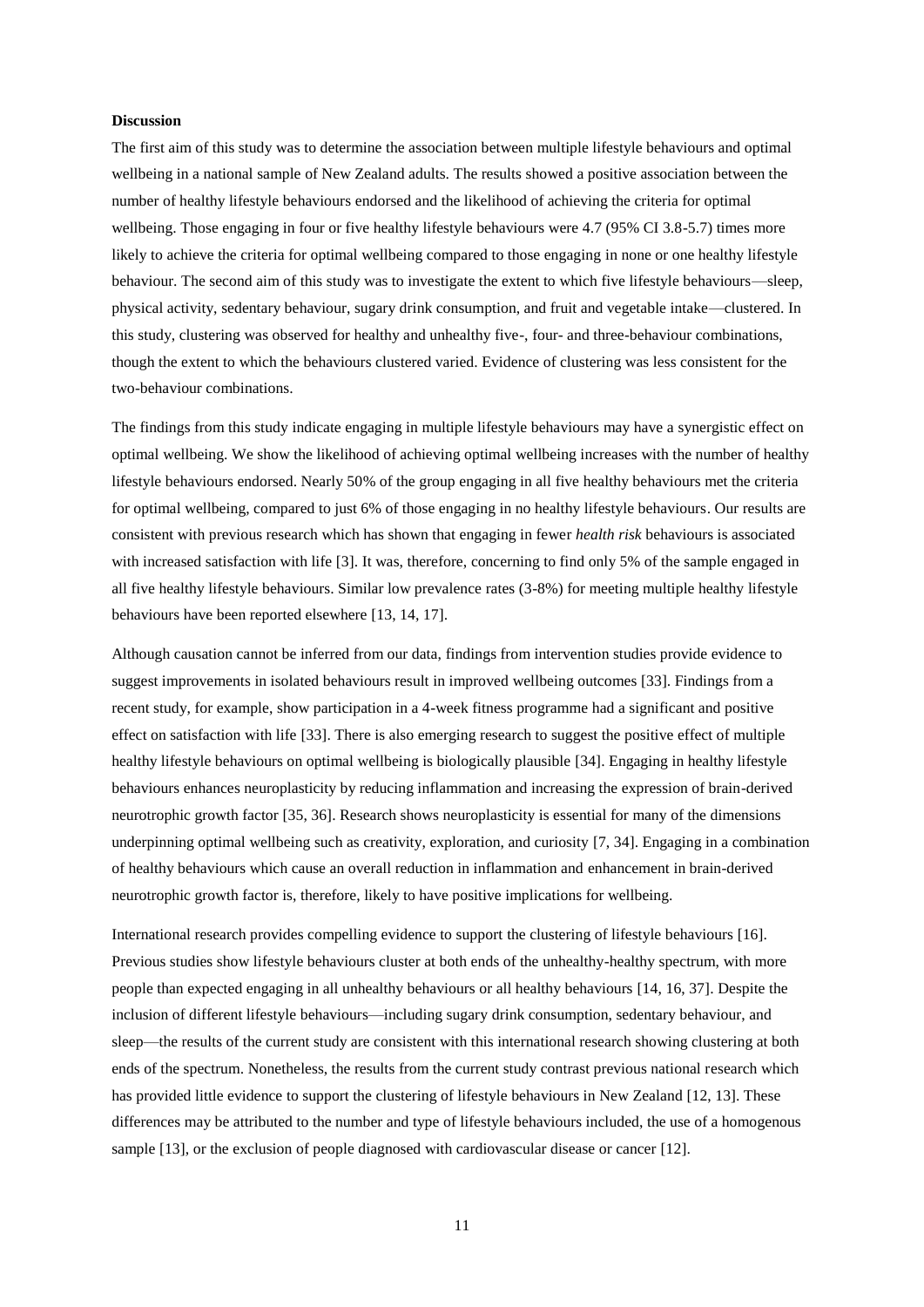To our knowledge the current study is the first to examine the extent to which sleep, physical activity, sedentary behaviour, sugary drink consumption, and fruit and vegetable intake cluster. It was interesting to note that the healthy combination of sleep, physical activity, and sugary drink consumption was the only three-behaviour combination which did not cluster (1.1, 95% CI 1.0-1.1). Furthermore, at the two-behaviour level, sleep did not cluster with any other behaviour, though it clustered at the three-, four- and five-behaviour level. In contrast, physical activity and sedentary behaviour clustered to the greatest degree, particularly for the unhealthy combination (1.4, 95% CI 1.3-1.4). Although these two behaviours are each independently associated with health [18] and wellbeing [5, 21] the current study indicates they occur among the same people in the population suggesting both behaviours should be targeted in interventions. It was also interesting to find that, for healthy behaviours, the greatest degree of clustering was not observed between all five behaviours. Rather, the fourbehaviour combination of sleep, physical activity, sedentary behaviour, and fruit and vegetable intake showed a greater degree of clustering. Based on these results, multi-dimensional lifestyle interventions should target all five behaviours; though increased emphasis should be placed on increasing physical activity, minimising sedentary behaviour, improving sleep, and consuming fruit and vegetables.

Due to the cross-sectional design of clustering studies it is difficult to determine why lifestyle behaviours cluster together, especially at the unhealthy and healthy ends of the spectrum. Clustering may partly be explained by social and environmental factors [38]. There is, however, some evidence to suggest the clustering of lifestyle behaviours may be influenced by a behaviour-biochemistry feedback loop [39]. For example, several researchers have demonstrated a negative behaviour-biochemistry feedback loop in their research [39-42]. They show chronically raised insulin resulting from poor lifestyle choices—such as a poor quality diet, sedentary behaviour, and poor sleep—blocks leptin signalling to the hypothalamus. As leptin is an energy regulating hormone, the body's ability to regulate energy is impaired. This results in the body initiating an adaptive response to "starvation"; individuals will feel like eating more and moving less, despite having consumed calories in excess [41]. It is plausible a similar positive feedback loop may exist.

The evidence to support clustering in the present study raises the possibility of employing multiple behaviour change interventions to enhance wellbeing. There is currently a small, but growing, body of work in which the utility of multiple behaviour change interventions have been explored [43]. Several benefits of multiple behaviour change interventions have been identified at both the individual- and population- levels [9]. For individuals, successfully improving one or more lifestyle behaviours may lead to the confidence and selfefficacy to improve others [9]. At the population level, there is evidence to suggest that targeting multiple behaviours concurrently is likely to be both efficient and cost-effective [9]. An intervention targeting the five behaviours we examined, for instance, would have relevance to 95% of our sample as only 5% of our sample engaged in all five healthy lifestyle behaviours. Conversely, an intervention focusing on just physical activity would only have relevance to the 48% of the sample not engaging in the behaviour. Given the potential benefits, further research investigating the use of multiple behaviour change interventions for improving wellbeing outcomes is warranted.

Strengths of this study include the use of a large heterogeneous sample which represents New Zealand adults across a range of age, income, and ethnic demographics. Limitations of the study includes the cross-sectional design, which precludes the ability to infer causation. Further, the web-based recruitment strategy may also be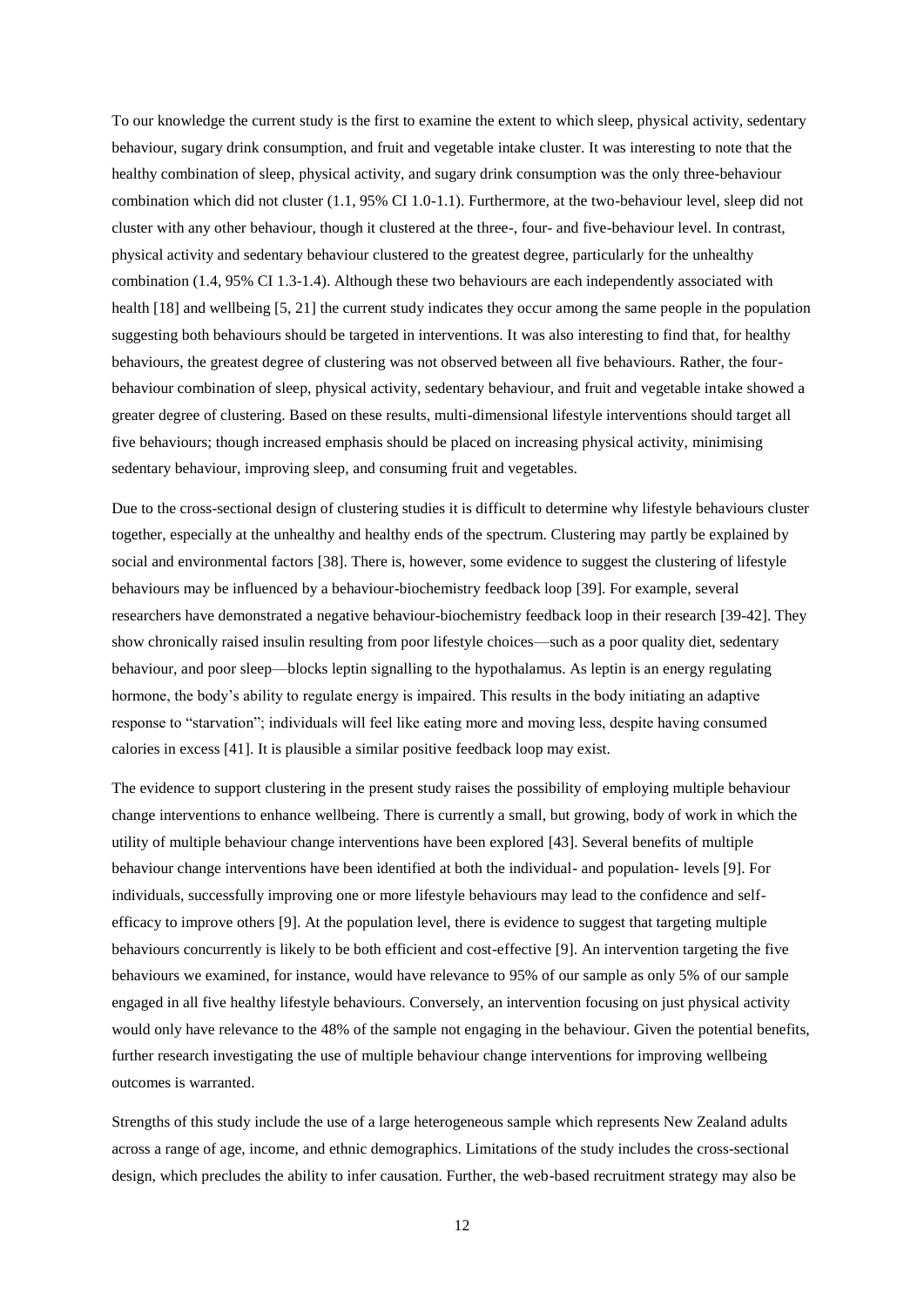considered a source of bias. However, findings from a review paper show the age, gender, income, education, and health status of subjects responding to a web-based survey are comparable to those responding to traditional modes of data collection [44]. Notwithstanding the study's limitations, this research shows diverse behaviours including sleep, sedentary behaviour, and to a lesser degree sugary drink consumption cluster with physical activity and fruit and vegetable intake. Furthermore, this research advances both the public health and positive psychology literature to show, for the first time, that lifestyle behaviours associated with optimal wellbeing cluster.

### **Conclusion**

This research has shown there is a positive association between the number of healthy lifestyle behaviours endorsed and optimal wellbeing. Furthermore, the findings support the notion that lifestyle behaviours cluster at both ends of the healthy- and unhealthy-spectrum. These results suggest further research investigating the use of multiple behaviour change interventions for improving levels of optimal wellbeing is warranted.

# **Funding**

This study was funded by Sovereign. KP was supported by a Sovereign Wellbeing Index Doctoral Scholarship.

# **Conflict of interest**

The authors declare that they have no conflict of interest.

#### **Ethical approval**

All procedures performed in studies involving human participants were in accordance with the ethical standards of the institutional and/or national research committee and with the 1964 Helsinki declaration and its later amendments or comparable ethical standards.

### **Informed consent**

Informed consent was obtained from all individual participants included in the study.

# **References**

1. Seligman M. Positive health. Appl Psych Meas. 2008;57(S1):3-18. doi:10.1111/j.1464- 0597.2008.00351.x

2. Vazquez C, Hervas G, Rahona J, Gomez D. Psychological well-being and health: contributions of positive psychology. Annuary of Clinical and Health Psychology. 2009;5:15-27.

3. Evers KE, Castle PH, Prochaska JO, Prochaska JM. Examining relationships between multiple health risk behaviors, well-being, and productivity. Psychol. Rep. 2014;114(3):843-53. doi:10.2466/13.01.PR0.114k25w4

4. Huppert F, So TC. Flourishing across Europe: application of a new conceptual framework for defining well-being. Soc. Indic. Res. 2013;110(3):837-61. doi:10.1007/s11205-011-9966-7

5. Prendergast KB, Schofield GM, Mackay LM. Associations between lifestyle behaviours and optimal wellbeing in a diverse sample of New Zealand adults. BMC Public Health. 2016;16(1). doi:10.1186/s12889- 016-2755-0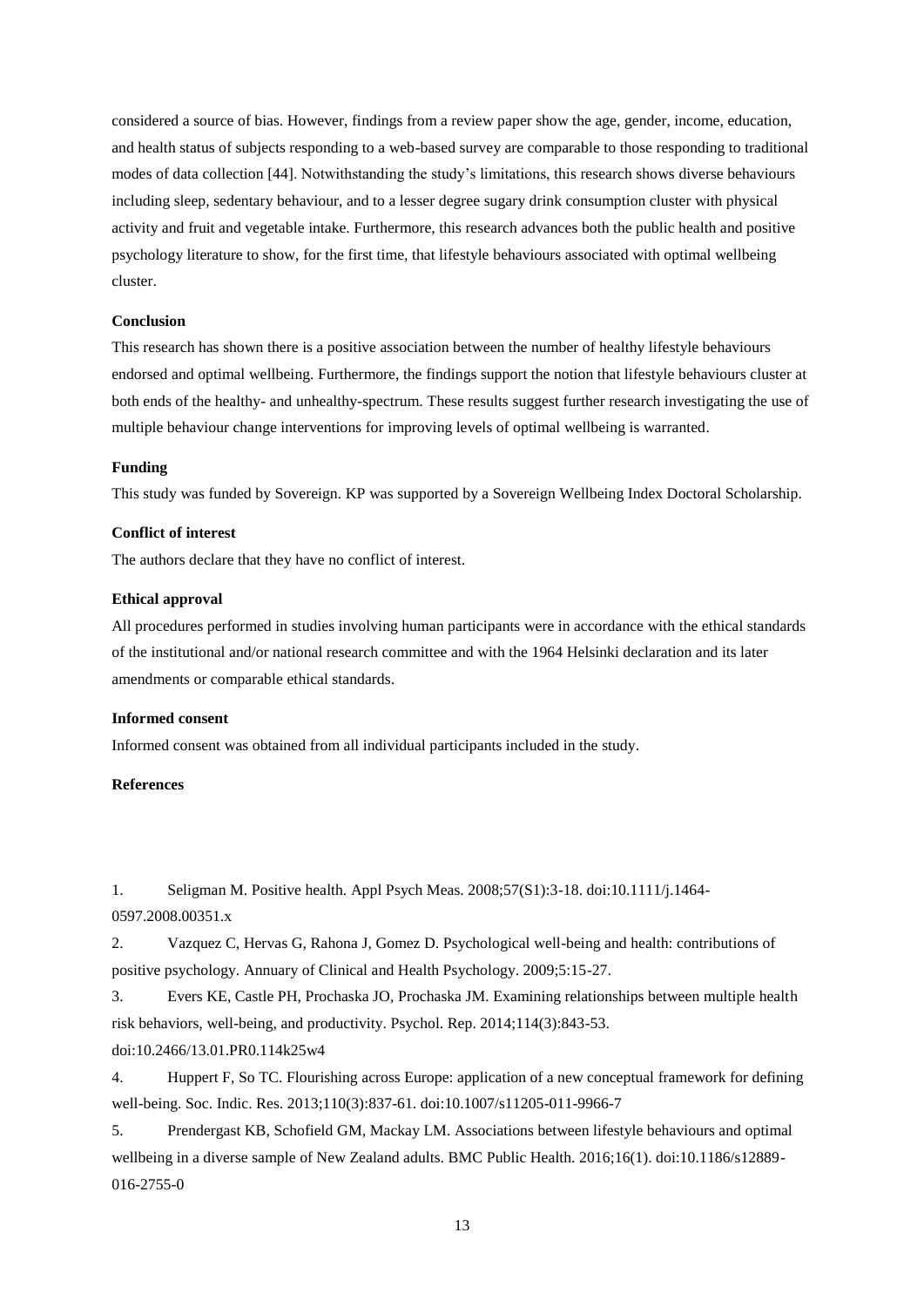6. Walsh R. Lifestyle and mental health. Am. Psychol. 2011;66(7):579-92.

7. Conner TS, Brookie KL, Richardson AC, Polak MA. On carrots and curiosity: eating fruit and vegetables is associated with greater flourishing in daily life. Br. J. Health Psychol. 2015 doi:10.1111/bjhp.12113.

8. Conry MC, Morgan K, Curry P, et al. The clustering of health behaviours in Ireland and their relationship with mental health, self-rated health and quality of life. BMC Public Health. 2011. doi:10.1186/1471-2458-11-692

9. Prochaska JJ, Spring B, Nigg CR. Multiple health behavior change research: An introduction and overview. Prev. Med. 2008;46(3):181-8. doi:10.1016/j.ypmed.2008.02.001

10. McAloney K, Graham H, Law C, Platt L. A scoping review of statistical approaches to the analysis of multiple health-related behaviours. Prev. Med. 2013;56(6):365-71. doi:10.1016/j.ypmed.2013.03.002

11. Pronk NP, Anderson LH, Crain AL, et al. Meeting recommendations for multiple healthy lifestyle factors: prevalence, clustering, and predictors among adolescent, adult, and senior health plan members. Am. J. Prev. Med. 2004;27(2 Suppl):25-33. doi:10.1016/j.amepre.2004.04.022

12. Tobias M, Jackson G, Yeh L-C, Huang K. Do healthy and unhealthy behaviours cluster in New Zealand? Aust. N. Z. J. Public Health. 2007;31(2):155-63. doi:10.1111/j.1753-6405.2007.00034.x

13. Williden M, Duncan S, Schofield G. Do health behaviours cluster in a working population in New Zealand? Health Promot. J. Austr. 2012;23(3):234-6.

14. Poortinga W. The prevalence and clustering of four major lifestyle risk factors in an English adult population. Prev. Med. 2007;44(2):124-8. doi:10.1016/j.ypmed.2006.10.006

15. Baruth M, Addy C, Wilcox S, Dowda M. Clustering of risk behaviours among African American adults. Health Educ. J. 2011;71(5):565-75. doi:10.1177/0017896911411761

16. Berrigan D, Dodd K, Troiano RP, Krebs-Smith SM, Barbash RB. Patterns of health behavior in U.S. adults. Prev. Med. 2003;36(5):615-23. doi:10.1016/s0091-7435(02)00067-1

17. French S, Rosenberg M, Knuiman M. The clustering of health behaviours in a Western Australian adult population. Health Promot. J. Austr. 2008;19(3):203-9.

18. Helmerhorst HJF, Wijndaele K, Brage S, Wareham NJ, Ekelund U. Objectively measured sedentary time may predict insulin resistance independent of moderate- and vigorous-intensity physical activity. Diabetes. 2009;58(8):1776-9.

19. Cappuccio FP, D'Elia L, Strazzullo P, Miller MA. Sleep duration and all-cause mortality: a systematic review and meta-analysis of prospective studies. Sleep. 2010;33(5):585-92.

20. Brown CM, Dulloo AG, Montani JP. Sugary drinks in the pathogenesis of obesity and cardiovascular diseases. Int. J. Obes. 2008;32 (S6):S28-34. doi:10.1038/ijo.2008.204

21. Atkin A, Adams E, Bull F, Biddle S. Non-occupational sitting and mental well-being in employed adults. Ann. Behav. Med. 2012;43(2):181-8. doi:10.1007/s12160-011-9320-y

22. Jarden A, Mackay L, White K, et al. The Sovereign New Zealand Wellbeing Index. Psychology Aotearoa. 2013;5(1):22-7.

23. European Social Survey. ESS Round 3 source questionnaire. London: Centre for Comparative Social Surveys, City University London2006.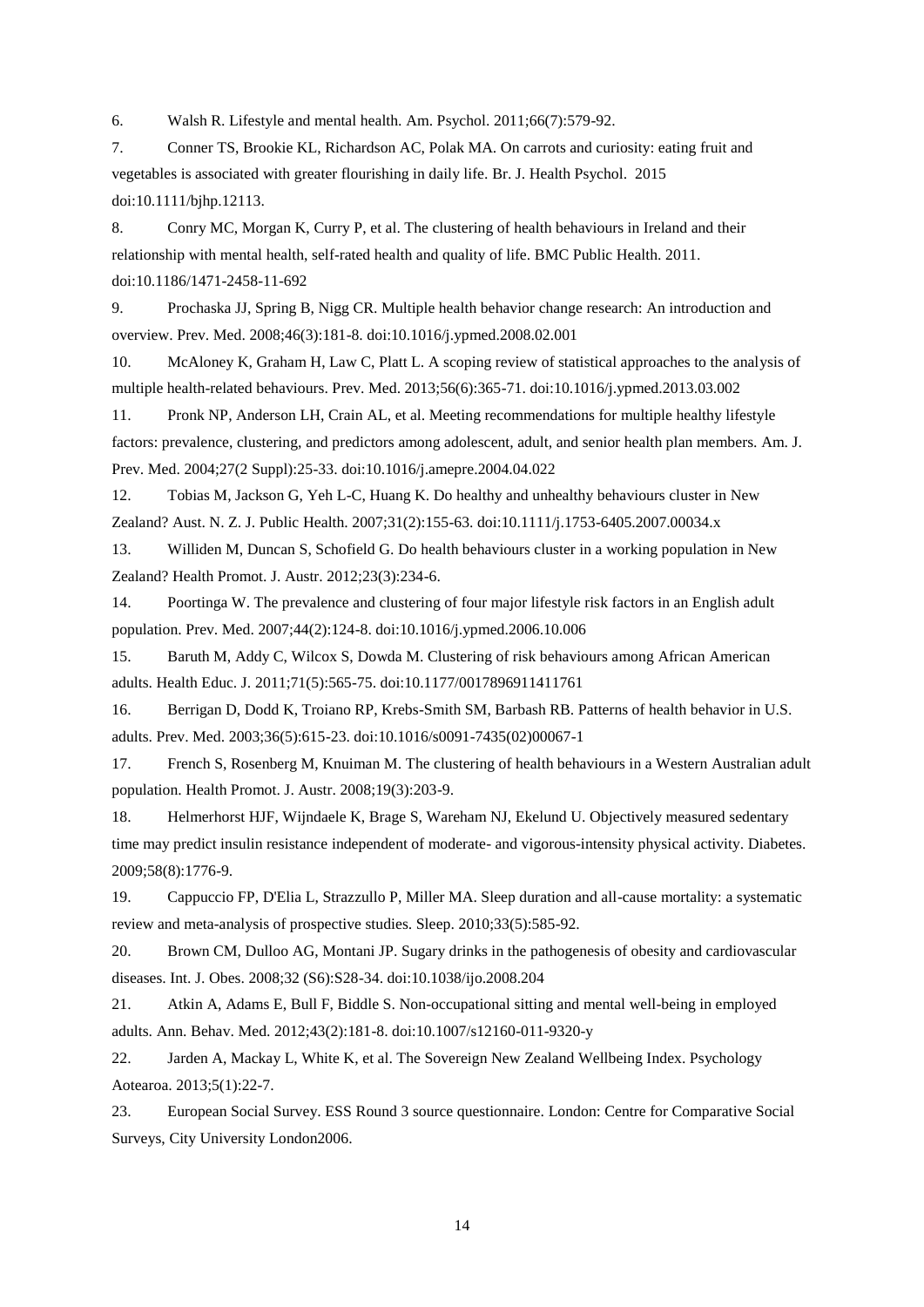24. Kutner NG, Bliwise DL, Zhang R. Linking race and well-being within a biopsychosocial framework: variation in subjective sleep quality in two racially diverse older adult samples. J. Health Soc. Behav. 2004;45(1):99-113.

25. Burgard SA, Ailshire JA. Putting work to bed: stressful experiences on the job and sleep quality. J. Health Soc. Behav. 2009;50(4):476-92.

26. Hone LC, Jarden A, Duncan S, Schofield GM. Flourishing in New Zealand Workers: Associations With Lifestyle Behaviors, Physical Health, Psychosocial, and Work-Related Indicators. J. Occup. Environ. Med. 2015;57(9):973-83. doi:10.1097/JOM.0000000000000508

27. Ministry of Health. Eating and activity guidelines for New Zealand adults. 2015.

28. Ministry of Health. 2006/07 New Zealand health survey: adult questionnaire. Wellington: Ministry of Health2006.

29. Ministry of Health. New Zealand health strategy. Wellington: Ministry of Health2000.

30. Hone L, Jarden A, Schofield G. Measuring flourishing: the impact of operational definitions on the prevalence of high levels of wellbeing. IJW. 2014;4(1):62-90. doi:10.5502/ijw.v4i1.4

31. European Social Survey. ESS Round 6 source questionnaire. London: Centre for Comparative Social Surveys, City University2012.

32. Ebrahim S, Montaner D, Lawlor DA. Clustering of risk factors and social class in childhood and adulthood in British women's heart and health study: cross sectional analysis. Br. Med. J. 2004. doi:10.1136/bmj.38034.702836.55

33. Wicker P, Coates D, Breuer C. The effect of a four-week fitness program on satisfaction with health and life. International journal of public health. 2015;60(1):41-7. doi:10.1007/s00038-014-0601-7

34. Gomez-Pinilla F. The influences of diet and exercise on mental health through hormesis. Ageing Res Rev. 2008;7(1):49-62. doi:10.1016/j.arr.2007.04.003

35. Rothman SM, Mattson MP. Activity-dependent, stress-responsive BDNF signaling and the quest for optimal brain health and resilience throughout the lifespan. Neuroscience. 2013;239(0):228-40. doi:10.1016/j.neuroscience.2012.10.014

36. Mattson MP. Dietary factors, hormesis and health. Ageing Res Rev. 2008;7(1):43-8.

doi:10.1016/j.arr.2007.08.004

37. Laaksonen M, Prattala R, Karisto A. Patterns of unhealthy behaviour in Finland. Eur. J. Public Health. 2001;11(3):294-300.

38. Spring B, Moller AC, Coons MJ. Multiple health behaviours: overview and implications. Journal of public health. 2012;34(S1):S3-10. doi:10.1093/pubmed/fdr111

39. Lustig RH. Which comes first? The obesity or the insulin? The behavior or the biochemistry? The Journal of Pediatrics. 2008;152(5):601-2. doi:10.1016/j.jpeds.2008.01.021

40. Mark AL, Rahmouni K, Correia M, Haynes WG. A leptin-sympathetic-leptin feedback loop: potential implications for regulation of arterial pressure and body fat. Acta Physiol. Scand. 2003;177(3):345-9. doi:10.1046/j.1365-201X.2003.01085.x

41. Isganaitis E, Lustig RH. Fast food, central nervous system insulin resistance, and obesity. Arterioscler. Thromb. Vasc. Biol. 2005;25(12):2451-62. doi:10.1161/01.ATV.0000186208.06964.91